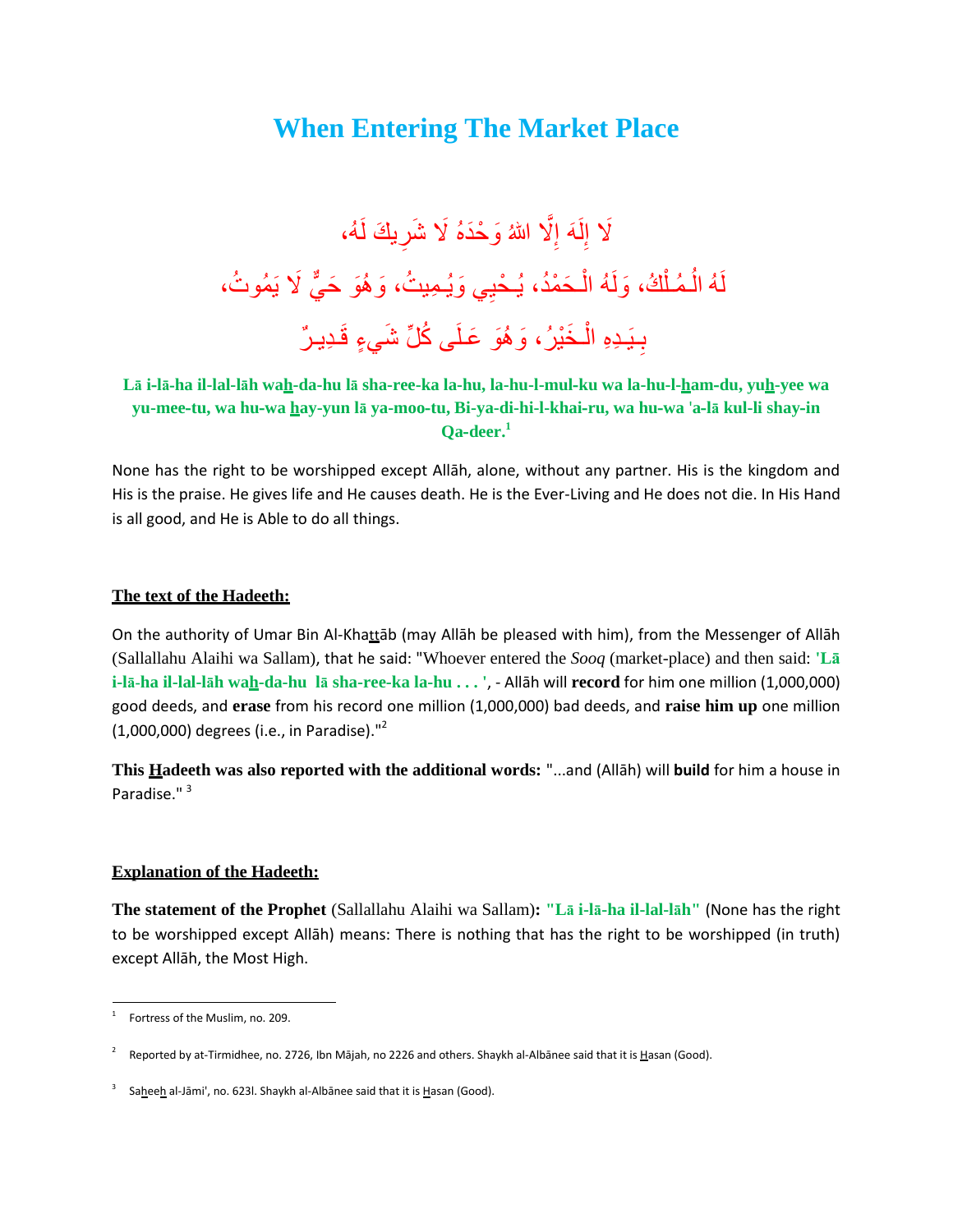**His saying** (Sallallahu Alaihi wa Sallam)**: "Wah-da-hu"** (Alone) is to re-emphasize the *affirmation* that Allāh Alone has the right to be worshipped.

**His saying** (Sallallahu Alaihi wa Sallam)**: "Lā sha-ree-ka la-hu"** (Without any partner) is to reemphasize the *negation* of the right to be worshipped for anyone other than Allāh.

**His saying** (Sallallahu Alaihi wa Sallam)**: "La-hu-l-mul-ku wa la-hu-l-hamdu"** (His is the kingdom and His is the Praise) means: The kingdom and dominion of the Heavens and Earth all belong to Him; every created being is under His authority. Both the dominion and all praise are exclusively His right, while no one other than Him has any share in either of them. Allāh is praised due to His Qualities of perfection, due to all that He has created, the wise and just laws that He has legislated, as well as the innumerable bounties which He continuously showers upon His creatures.

**His saying** (Sallallahu Alaihi wa Sallam)**: "Yuh-yee wa yu-mee-tu"** (He gives life and He causes death) means: He, Alone, is the One who controls every affair, especially the greatest of all affairs, i.e., giving life and causing death.

**His saying** (Sallallahu Alaihi wa Sallam)**: "Wa hu-wa hay-yun lā ya-moo-tu"** (He is the Ever-Living and He does not die) means: He is the Ever-Living, Whose life is perfect, absolute, and never-ending, while every other life must come to an inevitable end (i.e., death).

**His saying** (Sallallahu Alaihi wa Sallam)**: "Bi Ya-di-hi-l-khair"** (In His Hand is all good) means: Good is not in the hands of anyone other than Allāh. Although only good has been mentioned here, in reality all matters, including good and evil, are in the Hands of Allāh, Who controls everything. Evil has not been mentioned here - out of respect to Allāh - so that no one will attribute evil to Him.

**His saying** (Sallallahu Alaihi wa Sallam)**: "Wa hu-wa** '**a-la kul-li shay'in Qa-deer"** (And He is Able to do all things) means: Allāh, Alone, controls life and death, good and evil, and everything in existence.

**The reward** for one who recites these words upon entering the market-place *reflecting* upon its meaning, *believing* in it *sincerely* from the Heart, is that Allāh will:

l. **Record** for him *one million good deeds*, i.e., in his record of deeds, kept by the noble recording Angels;

2. **Erase** from his record *one million evil deeds*;

3. **Raise** him up *one million degrees* (i.e., in Paradise) above the station which he had achieved before reciting these words, since the *raising* of degrees is the result of the *increase* in good deeds.

4. **Build** for him a house in Paradise.

**The wisdom behind the achievement of this tremendous reward** is due to the distinction earned by someone who remembers Allāh and busies himself with affairs concerning the Hereafter - in exaltation of Allāh - while being surrounded by the people of the marketplace who are totally occupied with trading and making money, making false oaths and telling lies in order to sell their goods, totally *unmindful* of the remembrance of their Lord. There is no doubt that the one who remembers Allāh in